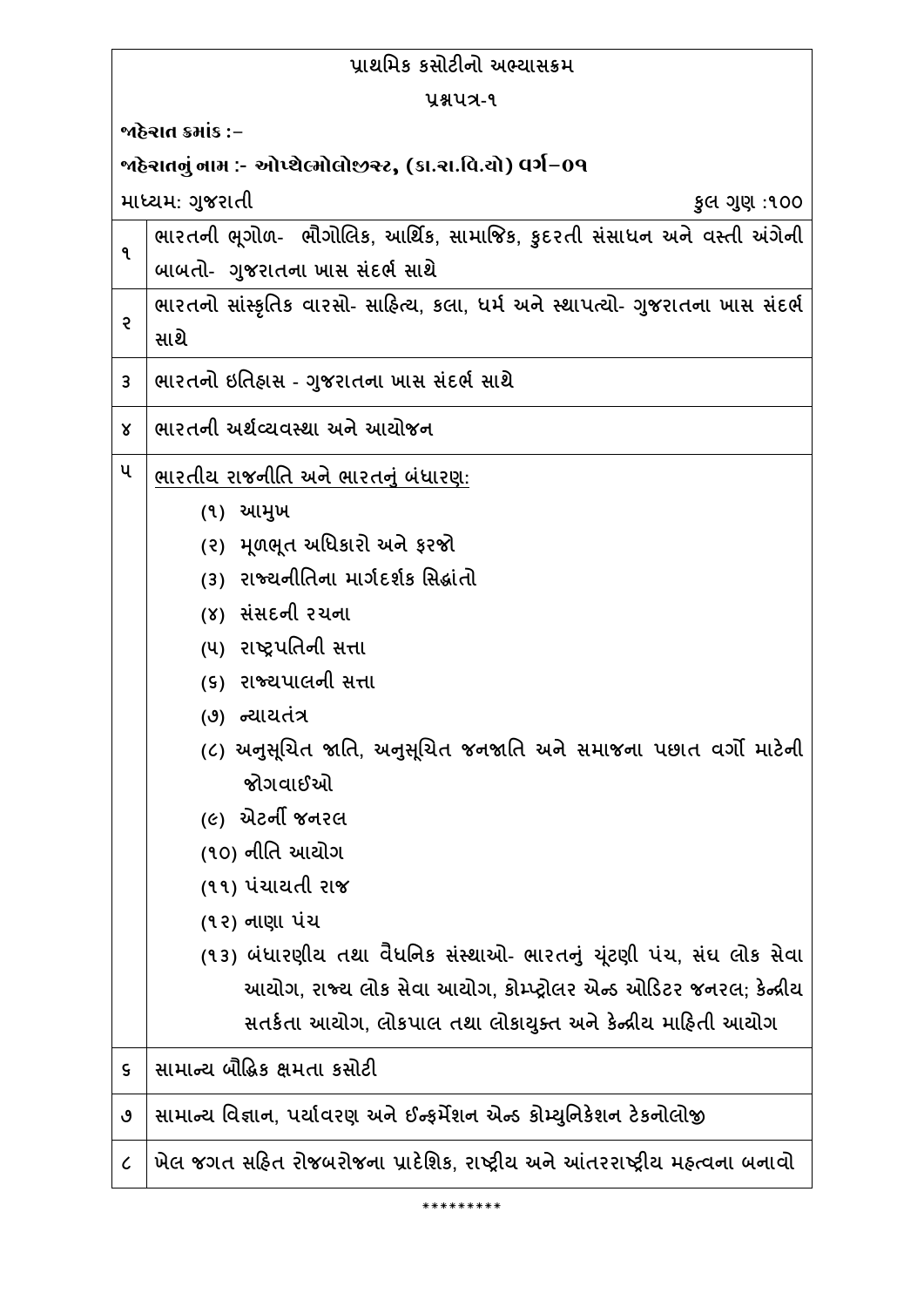# Syllabus of Preliminary Test Paper-1 **Adv. No. : The post of : Ophthalmologist, (E.S.I.S) Class – 01** Medium: Gujarati Total Marks- 100 <sup>1</sup> Geography of India- Physical, Economic, Social, Natural Resources and population related topics- with special reference to Gujarat <sup>2</sup> Cultural heritage of India- Literature, Art, Religion and Architecture- with special reference to Gujarat 3 History of India with special reference to Gujarat 4 Indian Economy and Planning 5 Indian Polity and the Constitution of India: (1) Preamble (2) Fundamental Rights and Fundamental Duties (3) Directive Principles of State Policy (4) Composition of Parliament (5) Powers of the President of India (6) Powers of Governor (7) Judiciary (8) Provisions for Scheduled Castes, Scheduled Tribes and backward classes of the society (9) Attorney General (10) NITI Aayog (11) Panchayati Raj Institutions (12) Finance Commission (13) Constitutional and Statutory Bodies: Election Commission of India, Union Public Service Commission, State Public Service Commission, Comptroller and Auditor General; Central Vigilance Commission, Lokpal and Lokayukta, Central Information Commission 6 General Mental Ability 7 General Science, Environment and Information & Communication Technology 8 Daily events of Regional, National and International Importance including Sports

\*\*\*\*\*\*\*\*\*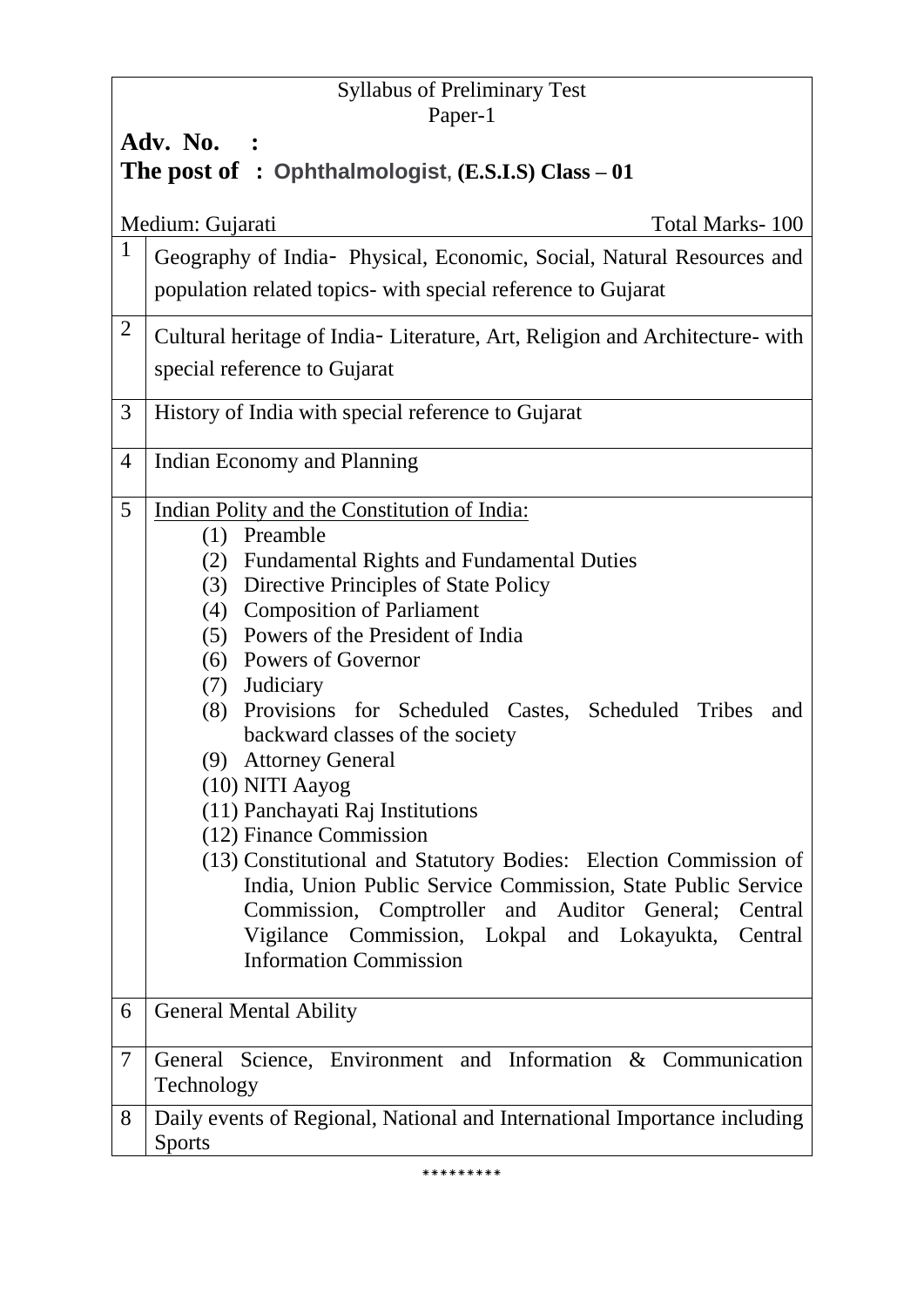# **Syllabus for the preliminary test for the recruitment on the post of**

# **Ophthalmologist (Specialist Service), Class I in Gujarat Medical Services**

#### **and Services under Employees State Insurance Scheme**

**Marks – 200 Questions - 200 Medium - English**

#### **1. The Basic Sciences:**

- $\triangleright$  Orbital and ocular anatomy
- $\triangleright$  Gross anatomy
- $\triangleright$  Histology
- $\triangleright$  Embryology
- $\triangleright$  Ocular Physiology
- $\triangleright$  Ocular pathology: Gross pathology, Histopathology, basics of general pathology
- $\triangleright$  Biochemistry General biochemistry, biochemistry applicable to ocular function
- $\triangleright$  Microbiology General Microbiology, Specific microbiology applicable to the eye
- $\triangleright$  Immunology with particular reference to ocular immunology

## **2. Optics:**

- $\triangleright$  Basic physics of optics
- $\triangleright$  Applied ophthalmic optics
- $\triangleright$  Applied optics including optical devices
- $\triangleright$  Disorders of Refraction

## **3. Clinical Ophthalmology:**

- $\triangleright$  Disorders of the lids
- $\triangleright$  Disorders of the lacrimal system
- $\triangleright$  Disorders of the Conjunctiva
- $\triangleright$  Disorders of the Sclera
- $\triangleright$  Disorders of the Cornea